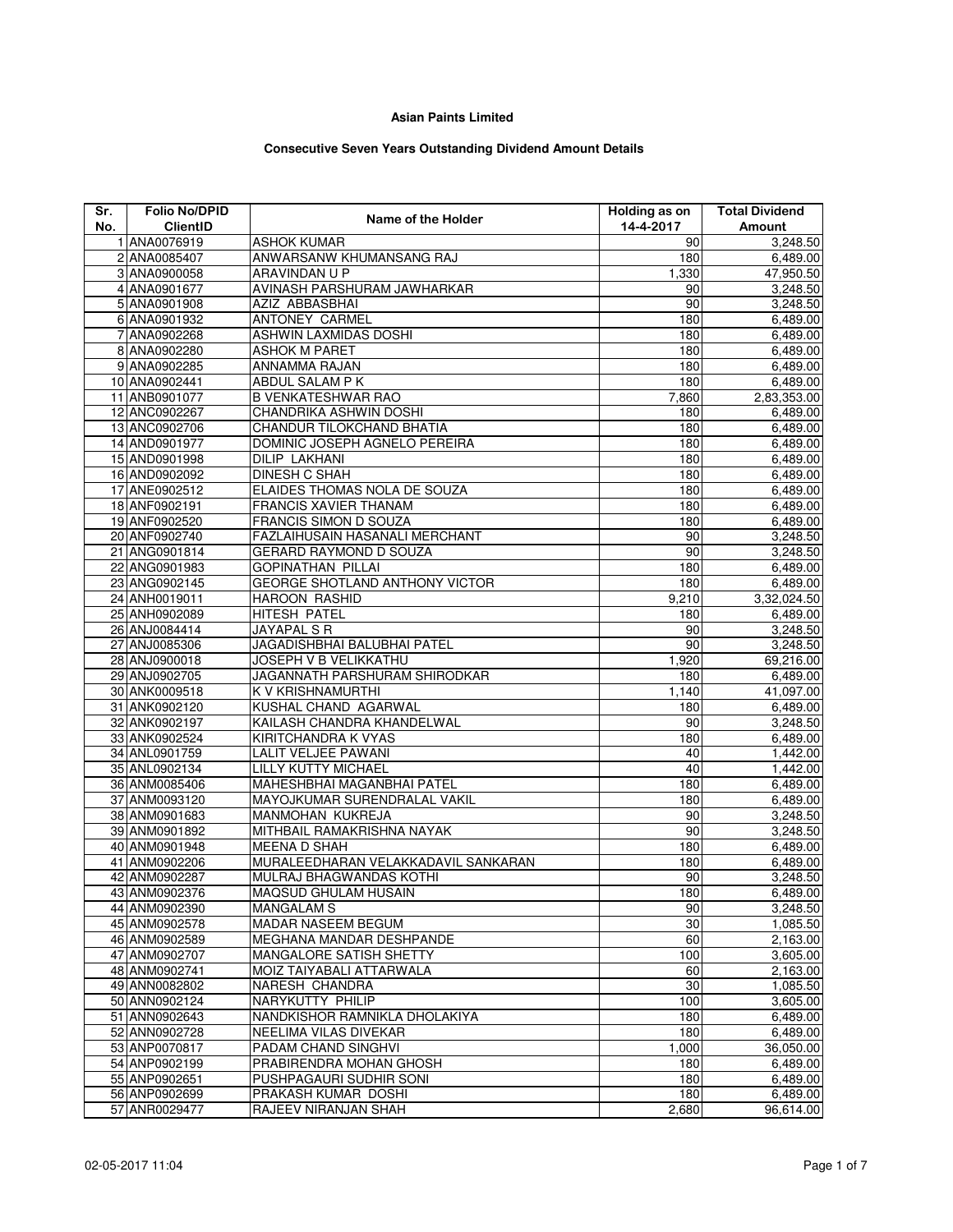| 58 ANR0061154        | REENA KHANDELWAL                        | 30    | 1,085.50    |
|----------------------|-----------------------------------------|-------|-------------|
| 59 ANR0084415        | <b>RADHAKRISHNAN S</b>                  | 40    | 1,442.00    |
| 60 ANR0901984        | RAHA DEVI GOPINATHAN PILLAI             | 180   | 6,489.00    |
| 61 ANR0902022        | RAJALAKSHMI VELU                        | 180   | 6,489.00    |
| 62 ANR0902320        | RAMANATHAN CHANDRASEKAR                 | 180   | 6,489.00    |
| 63 ANR0902359        | <b>RAMANK</b>                           | 140   | 5,189.00    |
| 64 ANR0902487        | RAJNI RAMESH SHROFF                     | 180   | 6,489.00    |
| 65 ANR0902495        | RAJU KEWALRAM CHHUGANI                  | 100   | 3,605.00    |
| 66 ANS0088399        | SHANTABEN RAOJIBHAI PATEL               | 90    | 3,248.50    |
| 67 ANS0902093        | SWARAJYA PRAKASH                        | 180   | 6,489.00    |
| 68 ANS0902166        | SHANMUGAM SUBRAMANIAN                   | 180   | 6,489.00    |
| 69 ANS0902549        | SRIRANGASWAMY KUNNATHUR CHANDRA GOUNDER | 180   | 6,489.00    |
| 70 ANS0902576        | SUBASH CHANDER SHARMA                   | 180   | 6,489.00    |
| 71 ANS0902650        | SUDHIR HARILAL SONI                     | 180   | 6,489.00    |
| 72 ANS0902655        | SHASHIKANT RAJPURA                      | 180   |             |
|                      |                                         |       | 6,489.00    |
| 73 ANT0902037        | THAKORBHAI BABUBHAI PATEL               | 180   | 6,489.00    |
| 74 ANP0007206        | PRATIMA SAHU                            | 1,680 | 60,564.00   |
| 75 ANC0079829        | CHANDER K MALIK                         | 90    | 3,248.50    |
| 76 ANG0079149        | <b>GORI RANI</b>                        | 90    | 3,248.50    |
| 77 ANJ0079172        | JAGPAL RAWAT                            | 90    | 3,248.50    |
| 78 ANK0077260        | <b>KOCHAR KIRAN RANI</b>                | 90    | 3,248.50    |
| 79 ANM0078597        | <b>MALIK PAWAN KUMARI</b>               | 90    | 3,248.50    |
| 80 ANM0078604        | MEHTO PANCHI DEVI                       | 90    | 3,248.50    |
| 81 ANS0078657        | SETHI MEENU RANI                        | 90    | 3,248.50    |
| 82 ANV0079145        | VANDANA RANI AHUJA                      | 90    | 3,248.50    |
| 83 ANP0079212        | PARVEEN ANAND                           | 90    | 3,248.50    |
| 84 ANR0078432        | RAVINDRA SINGH PORAS                    | 90    | 3,248.50    |
| 85 ANS0090800        | SHASHI MINOCHA                          | 90    | 3,248.50    |
| 86 ANC0085669        | CHATURVEDI H R                          | 90    | 3,248.50    |
| 87 ANS0087062        | SUSNATA BISWAS                          | 280   | 10,094.00   |
| 88 ANG0079880        | GEETA AGGARWAL                          | 90    | 3,248.50    |
| 89 ANR0037962        | RAVINDRA SEWAK                          | 5,370 | 1,93,592.50 |
| 90 ANR0087512        | RITA ARORA                              | 20    | 721.00      |
| 91 ANB0085962        | BALVINDER KOYR BALDEVSINGH              | 90    | 3,248.50    |
| 92 ANI0034988        | I P MITTAL                              | 1,140 | 41,097.00   |
| 93 ANP0079126        | PRADEEP SHARMA                          | 40    | 1,442.00    |
| 94 ANR0087769        | RAJENDRA KUMAR                          | 90    |             |
|                      |                                         |       | 3,248.50    |
| 95 ANA0086038        | ASHOK PARASHAR                          | 60    | 2,163.00    |
| 96 ANB0085843        | <b>BAL KRISHAN MUKHI</b>                | 90    | 3,248.50    |
| 97 ANP0079852        | PUSHAP WADHWA                           | 90    | 3,248.50    |
| 98 ANS0087747        | SHARMA P L                              | 90    | 3,248.50    |
| 99 AND0087315        | <b>DINESH CHANDRA</b>                   | 90    | 3,248.50    |
| 100 ANS0088241       | SMITA COMMERCIAL INVESTMENT LTD         | 90    | 3,248.50    |
| 101 ANJ0022895       | JAMEEL AKHTAR                           | 440   | 15,862.00   |
| 102 IN30044110723183 | RANI DEVI KAUR                          | 2,010 | 72,464.50   |
| 103 ANA0087303       | ANITA GUPTA                             | 90    | 3,248.50    |
| 104 ANP0031192       | P D GUPTA                               | 4,800 | 1,73,040.00 |
| 105 ANH0086445       | <b>HARVIR SINGH</b>                     | 90    | 3,248.50    |
| 106 AND0010559       | DEVENDRA SEN                            | 60    | 2,163.00    |
| 107 AND0086147       | <b>DEVENDRA SEN</b>                     | 90    | 3,248.50    |
| 108 ANK0079877       | KAMNA MAKHIJA                           | 90    | 3,248.50    |
| 109 ANB0079159       | BHOLA NATH KUMAR                        | 90    | 3,248.50    |
| 110 ANS0094402       | SHASHI K PRASAD                         | 90    | 3,248.50    |
| 111 1301930000042119 | CHANDRA PRABHA THIRANI                  | 250   | 9,016.50    |
| 112 ANK0079120       | KAMLA CHUTANI                           | 50    | 1,806.50    |
| 113 ANB0031533       | BADAL MUKHOPADHYAY                      | 1,530 | 55,160.50   |
| 114 ANS0094056       | SATYANARAIAN SHARMA                     | 280   | 10,094.00   |
| 115 ANN0065511       | NARAIN DASS BAHL                        | 2,400 | 86,520.00   |
|                      | OM DUTT BHANOT                          |       |             |
| 116 ANO0078345       |                                         | 90    | 3,248.50    |
| 117 ANA0026459       | AVINASH KUMAR                           | 60    | 2,163.00    |
| 118 ANA0034093       | AMAR GUPTA                              | 1,530 | 55,160.50   |
| 119 ANH0086271       | HANS RAJ DHINGRA                        | 90    | 3,248.50    |
| 120 ANR0078327       | RANBIR CHAND SHARDA                     | 90    | 3,248.50    |
| 121 IN30105510187735 | <b>MADHU BALA</b>                       | 60    | 2,163.00    |
| 122 ANM0067086       | <b>MANISH JINDAL</b>                    | 50    | 1,806.50    |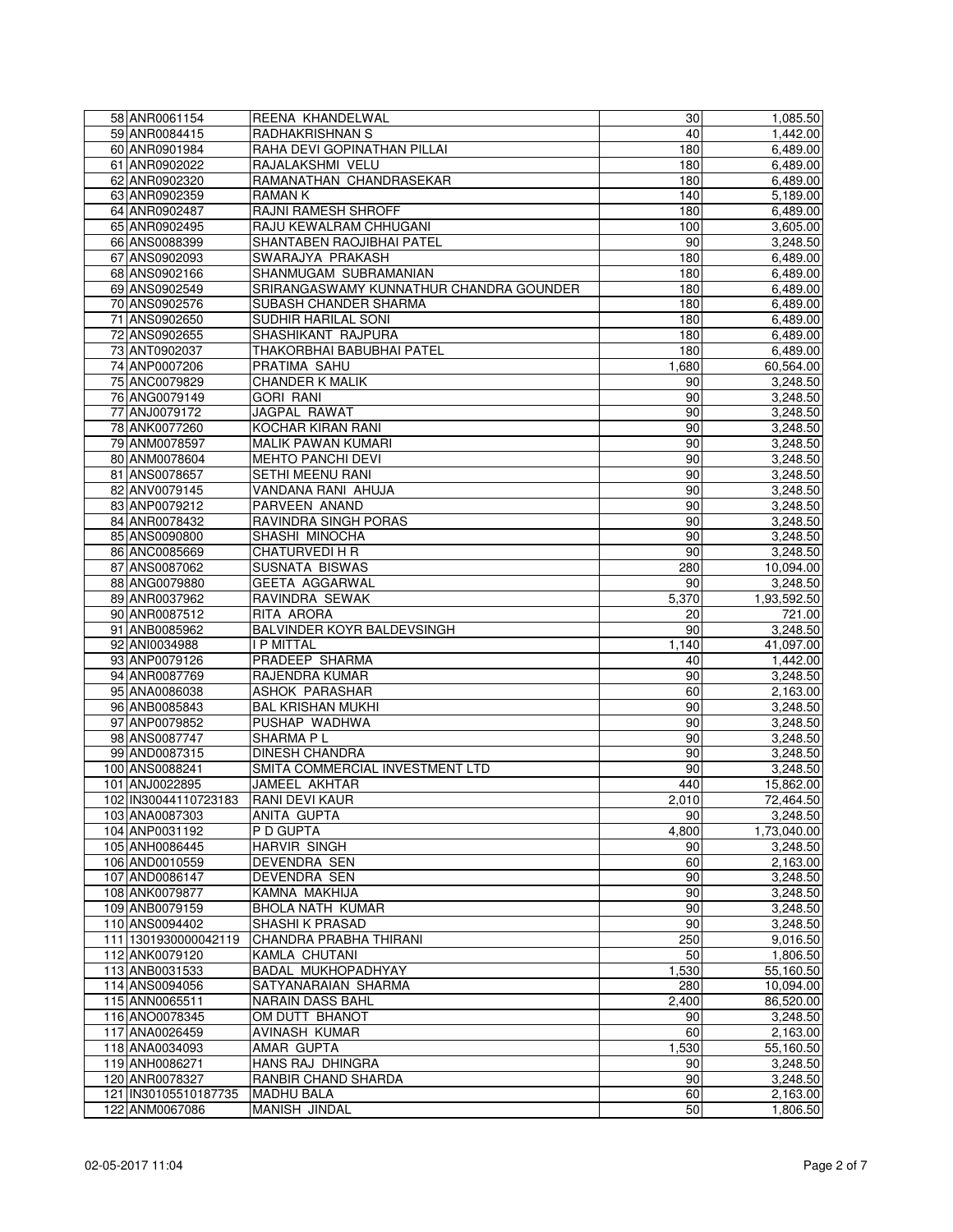| 123 ANH0033596                   | <b>HARI SHANKAR BAJPAI</b>                                                | 2,010           | 72,464.50            |
|----------------------------------|---------------------------------------------------------------------------|-----------------|----------------------|
| 124 ANJ0087921                   | <b>JYOTI N HINGORANI</b>                                                  | 180             | 6,489.00             |
| 125 ANR0089894                   | RAJEEV KUMAR CHAWLA                                                       | 90              | 3,248.50             |
| 126 AND0093378                   | <b>DILIP KUMAR</b>                                                        | 180             | 6,489.00             |
| 127 ANR0095886                   | RISHIKESH SINGH                                                           | 40              | 1,442.00             |
| 128 ANN0011947                   | NARESH CHANDRA                                                            | 40              | 1,442.00             |
| 129 ANA0010286                   | ARVIND KUMAR PARIKH                                                       | 4,600           | 1,65,830.00          |
| 130 ANS0012634                   | <b>SUBIR KUMAR RAY</b>                                                    | 5,370           | 1,93,592.50          |
| 131 IN30118620038033             | REKHA SAXENA                                                              | 2,400           | 86,520.00            |
| 132 ANR0078309                   | ROVINDRA BAHADUR SRIVASTAVA                                               | 90              | 3,248.50             |
| 133 ANS0093260                   | SHARDA NAND PRASAD                                                        | 60              | 2,163.00             |
| 134 ANR0086123                   | RATTAN KUMAR ZUTSHI                                                       | 90              | 3,248.50             |
| 135 AND0017488                   | <b>DHAN PATRAI SAWHNEY</b>                                                | 4,600           | 1,65,830.00          |
| 136 ANM0094033                   | MANSUMRAT LAL                                                             | 30              | 1,085.50             |
| 137 ANA0103337                   | ANIL JHAMB                                                                | 10              | 364.50               |
| 138 IN30009510438435             | Ajay Pal Yadav                                                            | 30              | 1,085.50             |
| 139 ANP0077848                   | PUSHPA KHANDELWAL                                                         | 90              | 3,248.50             |
| 140 ANB0068602                   | BITTHALDAS AGARWAL                                                        | 30              | 1,085.50             |
| 141 AND0063259                   | DAMODAR LAL JAIN                                                          | 200             | 7,210.00             |
| 142 ANP0093323                   | PUSHPA SHARMA                                                             | 480             | 17,304.00            |
| 143 ANK0056896                   | KRISHNA AGARWAL                                                           | 1,210           | 43,624.50            |
| 144 ANR0003397                   | RAGHU NATH SINGH                                                          | 370             | 13,342.50            |
| 145 ANL0077834                   | <b>LALIT DARYANI</b>                                                      | 90              | 3,248.50             |
| 146 ANR0076973                   | RAJESH KUMAR JAIN                                                         | 90              | 3,248.50             |
| 147 ANO0079486                   | OM PRAKASH INANI                                                          | 90              | 3,248.50             |
| 148 ANP0081883                   | PRAMOD KUMAR SARRAF                                                       | 90              | 3,248.50             |
| 149 ANR0091492                   | RAJESH BANSAL                                                             | 90              | 3,248.50             |
| 150 ANR0079169                   | RAVI KANT GOYAL                                                           | 90              | 3,248.50             |
| 151 ANG0093003                   | <b>GOPIKISHAN PUROHIT</b>                                                 | 180             | 6,489.00             |
| 152 ANJ0079488                   | JITENDRA KUMAR JAIN                                                       | 90              | 3,248.50             |
| 153 ANR0076974                   | RENUKA JAIN                                                               | 90              | 3,248.50             |
| 154 ANM0087228                   | MANJU PUROHIT                                                             | 30              | 1,085.50             |
| 155 ANG0046041                   | GANESH PARSANA                                                            | 450             | 16,226.50            |
| 156 ANS0077149                   | SHILA KORAT                                                               | 90              | 3,248.50             |
| 157 IN30097410374358             | GANESHBHAI LALJIBHAI PARSANA                                              | 60              | 2,163.00             |
| 158 ANM0015724                   | <b>MAYMUNA AMIJI SADIKOT</b>                                              | 380             | 13,699.00            |
| 159 ANC0091628                   | CHANDRIKA RASHIK SHAH                                                     | 180             | 6,489.00             |
| 160 ANH0086054                   | HAJI MULLA GULAMHUSEN KARIMBHAI HIRANI                                    | 90              | 3,248.50             |
| 161 ANR0092196                   | RAMBHAI N ODEDRA                                                          | 90              | 3,248.50             |
| 162 ANU0093651                   | UMESHKUMAR RAMNIKLAL MEHTA                                                | 30              | 1,085.50             |
| 163 AND0076640                   | DIXIT CHANDRAKANT SHAH                                                    | 70              | 2,527.50             |
| 164 ANM0077780                   | MANGIDEVI SAMPATRAJ JIRAWLA                                               | 30              | 1,085.50             |
| 165 AND0087158                   | DHIRAJLAL HARIBHAI                                                        | 50              | 1,806.50             |
| 166 ANK0085877                   | <b>KIRIT BIPIN SHAH</b>                                                   | 90              | 3,248.50             |
| 167 ANR0086154                   | RUPANDE R KAMDAR                                                          | 90              | 3,248.50             |
| 168 ANP0078013                   | PARMANAND PARSHOTAMDAS SARUPA                                             | 90              | 3,248.50             |
| 169 ANR0902147                   | RAMANLAL PATEL                                                            | 180             | 6,489.00             |
| 170 ANC0078020                   | CHANDRIKA SHAH                                                            | 90              | 3,248.50             |
| 171 ANH0090238                   | HARENDRA J JOSHI                                                          | $\overline{90}$ | 3,248.50             |
| 172 ANJ0005794                   | JAYESHKUMAR SHAH                                                          | 1,590           | 57,323.50            |
| 173 ANK0005792                   | KAMLESH SHAH                                                              | 4,600           | 1,65,830.00          |
| 174 ANP0005793                   | PRADIP MEHTA                                                              | 4,600           | 1,65,830.00          |
|                                  |                                                                           |                 |                      |
| 175 ANP0076657<br>176 ANB0094166 | PANKAJ CHINUBHAI DAVE<br>BHUPENDRABHAI M PATEL                            | 20<br>180       | 721.00<br>6,489.00   |
| 177 ANN0076658                   | <b>NILABEN CHRISTIAN</b>                                                  |                 | 3,248.50             |
| 178 ANH0076584                   | HAZI MOHAMADHUSEN A ZAKHWALA                                              | 90<br>90        | 3,248.50             |
|                                  |                                                                           | 90              |                      |
| 179 ANH0080136                   | HAJI MOHMAD HUSAIN ABDULKARIM ZANKHWALA<br><b>BHAVIK HARIPRASAD PATEL</b> | 40              | 3,248.50<br>2,828.00 |
| 180 ANB0091786                   |                                                                           |                 |                      |
| 181 ANS0009907                   | SUSHILABEN JAYANTIBHAI DESAI                                              | 350             | 12,621.50            |
| 182 ANA0081317                   | ABBASBHAI MOHAMMEDALI LOKHANDWALA                                         | 90              | 3,248.50             |
| 183 AND0078255                   | DAHYABHAI PATEL                                                           | 90              | 3,248.50             |
| 184 AND0076602                   | DILIP R MODI                                                              | 90              | 3,248.50             |
| 185 ANH0090758                   | <b>HEMLATA S DESAI</b>                                                    | 30              | 1,085.50             |
| 186 ANP0008085                   | PRAFULCHANDRA JIVABHAI PATEL                                              | 4,600           | 1,65,830.00          |
| 187 ANP0008086                   | PRAFULCHANDRA JIVABHAI PATEL                                              | 4,600           | 1,65,830.00          |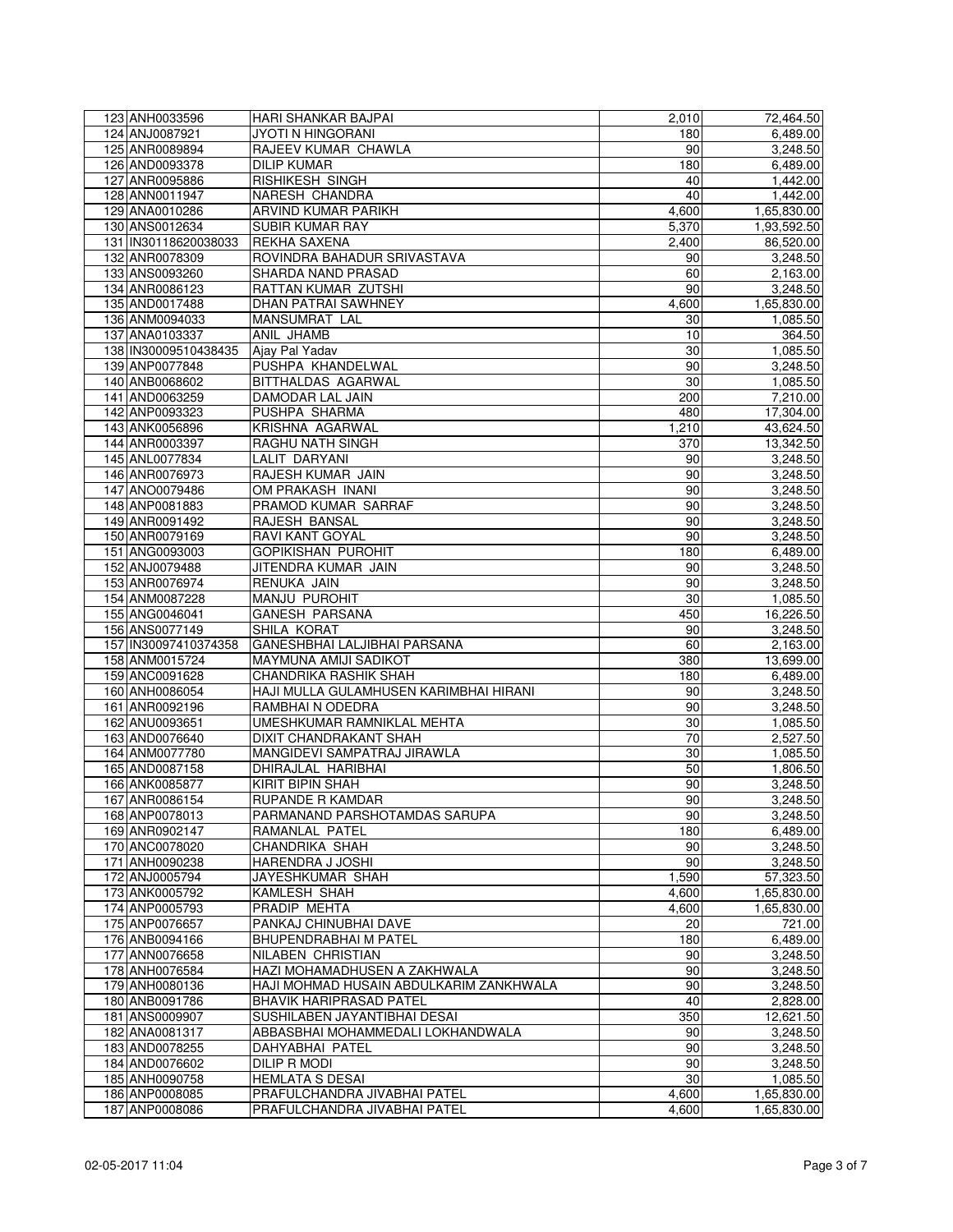| 188 IN30063610195845             | NITABEN MANILAL DOSHI                                | 180       | 6,489.00             |
|----------------------------------|------------------------------------------------------|-----------|----------------------|
| 189 ANV0085413                   | VINUBHAI MOTIBHAI VASAVA                             | 90        | 3,248.50             |
| 190 ANS0078553                   | <b>SUMAN RANI SIROHI</b>                             | 90        | 3,248.50             |
| 191 ANJ0022510                   | JANAK KISHORE DESAI                                  | 3,400     | 1,22,570.00          |
| 192 ANS0078536                   | <b>SEJAL MOTILAL SHAH</b>                            | 90        | 3,248.50             |
| 193 ANG0092311                   | GHANSHYAMBHAI RAMJIBHAI BUHA                         | 660       | 23,793.00            |
| 194 ANS0080906                   | SITARAM KAKAR                                        | 90        | 3,248.50             |
| 195 ANA0077440                   | <b>ARUN KUMAR CHADHA</b>                             | 90        | 3,248.50             |
| 196 ANO0092895                   | OPTIMIST FINVEST & TRADING (P) LTD                   | 60        | 2,163.00             |
| 197 ANJ0097280                   | JASUMATI CHANDULAL SHAH                              | 480       | 17,304.00            |
| 198 ANT0077329                   | TARA EBHRAHIM KHOKHAWALA                             | 90        | 3,248.50             |
| 199 ANC0081206                   | CHANDANBEN KANTILAL PAREKH                           | 30        | 1,085.50             |
| 200 ANU0081806                   | UMESH BHANUKUMAR SAMPAT                              | 20        | 721.00               |
| 201 ANK0024119                   | <b>KARNAIL KAUR GILL</b>                             | 1,330     | 47,950.50            |
| 202 AND0902072                   | <b>DIPIKA SHAH</b>                                   | 180       | 6,489.00             |
| 203 ANN0004389                   | NADIRSH NAOROJI                                      | 4,600     | 1,65,830.00          |
| 204 ANS0079404                   | SHISHIR JOHARI                                       | 90        | 3,248.50             |
| 205 AND0084196                   | DINSHAW PALSETIA                                     | 90        | 3,248.50             |
| 206 ANN0087229                   | NAJIBA MOHSIN SIAMWALA                               | 30        | 1,085.50             |
| 207 IN30075710936324             | PRASAD A ABHYANKAR                                   | 120       | 4,326.00             |
| 208 ANA0084246                   | ALLIANCE INVEST & FINANCE (P) LTD                    | 90        | 3,248.50             |
| 209 ANI0090279                   | <b>ILABEN M SALVI</b>                                | 30        | 1,496.50             |
| 210 ANK0074100                   | KUNDA C GOKHALE                                      | 1,200     | 43,260.00            |
| 211 ANS0033406                   | SHEILA KISHORE ULLAL                                 | 2,580     | 93,009.00            |
| 212 ANB0091286                   | <b>BHASKAR DESAI</b>                                 | 30        | 1,085.50             |
| 213 ANK0030180                   | KETY KEKI SACHINWALLA                                | 4,600     | 1,65,830.00          |
| 214 ANA0902057                   | <b>ASHOK BHUTA</b>                                   | 180       | 6,489.00             |
| 215 ANS0087625                   | SHIRIKANT MANTRI                                     | 90        | 3,248.50             |
| 216 ANS0090136                   | <b>SURESH LALKA</b>                                  | 220       | 7,931.00             |
| 217 ANU0076432                   | <b>UDAY CHANDER KHANNA</b>                           | 900       | 32,445.00            |
| 218 ANC0902554                   | CHIRANTAN RATILAL VORA                               | 60        | 2,163.00             |
| 219 ANM0902003                   | MOHINDER ARORA                                       | 40        | 1,442.00             |
| 220 ANT0902316                   | <b>TANSUKHRAI UDANI</b>                              | 180       | 6,489.00             |
| 221 AND0050900                   | DINYAR JAL JAMSHEDJI                                 | 3,450     | 1,24,376.50          |
| 222 ANK0098549                   | KAMLAVANTI NAGINDAS SHAH                             | 2,820     | 1,01,661.00          |
| 223 ANS0092852                   | SANDESH LAXMAN DESHPANDE                             | 90        | 3,248.50             |
| 224 ANA0077426                   | <b>AMRITLAL SINGH REKHI</b>                          | 30        | 1,085.50             |
| 225 ANA0092110                   | ARUNA C SHETTIGAR                                    | 90        | 3,248.50             |
| 226 ANP0040999                   | PADMINI DHANVANT SHANGHVI                            | 10        | 364.50               |
| 227 ANG0065172                   | GULAMHUSEIN ALADBHAI HATHIYARI                       | 6,240     | 2,24,952.00          |
| 228 ANG0082346                   | <b>GWEN RITA FERNANDES</b>                           | 90        | 3,248.50             |
| 229 ANI0079494                   | <b>IRFAN KHAN</b>                                    | 90        | 3,248.50             |
| 230 ANM0012239                   | <b>MANJU SHAM RUPANI</b>                             | 1,920     | 69,216.00            |
| 231 ANN0078971                   | NEHA RAHEJA                                          | 90        | 3,248.50             |
| 232 ANR0077060                   | RAJNISH S JAIN                                       | 90        | 3,248.50             |
| 233 ANS0065171                   | SHIRIN GULAMHUSEIN HATHIYARI                         | 6,610     | 2,38,294.50          |
| 234 ANV0045637                   | V PARMASWARAN NAIR                                   | 5,760     | 2,07,648.00          |
| 235 ANR0113443                   | RAMA SATISH PATEL                                    | 600       | 21,630.00            |
| 236 ANA0084555                   | ANUSUYA RAMDAS HALANKAR<br>KALYANI ANNAJI MURDESHWAR | 40        | 1,442.00             |
| 237 ANK0097158                   |                                                      | 90        | 3,248.50             |
| 238 ANM0091957<br>239 ANM0093021 | MOHAMMED YUNUS G CHHIPA<br><b>MANOJ KUMAR PAREKH</b> | 90        | 3,248.50             |
|                                  | <b>RAVI BABU N</b>                                   | 90        | 3,248.50             |
| 240 ANR0092108<br>241 ANS0097159 | SAROJ JAIN                                           | 90<br>180 | 3,248.50<br>6,489.00 |
| 242 ANS0097466                   | SONAL BALA                                           | 90        | 3,248.50             |
| 243 AND0071351                   | DEEPAK NATVARLAL MEHTA                               | 1,200     | 43,260.00            |
| 244 ANC0079002                   | CHAITANYA BHARAT BALSE                               | 90        | 3,248.50             |
| 245 ANC0084962                   | CHAITANYA BHARAT BALSE                               | 180       | 6,489.00             |
| 246 ANA0012275                   | A KHALIL UMER SHAIKH                                 | 5,370     | 1,93,592.50          |
| 247 ANK0078877                   | KINNARI PATEL                                        | 90        | 3,248.50             |
| 248 ANM0091409                   | MAHESH BALLAL                                        | 480       | 17,304.00            |
| 249 ANR0085466                   | RAMESH HINDUJA                                       | 180       | 6,489.00             |
| 250 ANS0077693                   | SRIJI ANIS AMIRALI                                   | 90        | 3,248.50             |
| 251 ANJ0084695                   | JANARDHAN KANCHAN                                    | 90        | 3,248.50             |
| 252 ANM0083697                   | MILAN JAYSINH ASHAR                                  | 90        | 3,248.50             |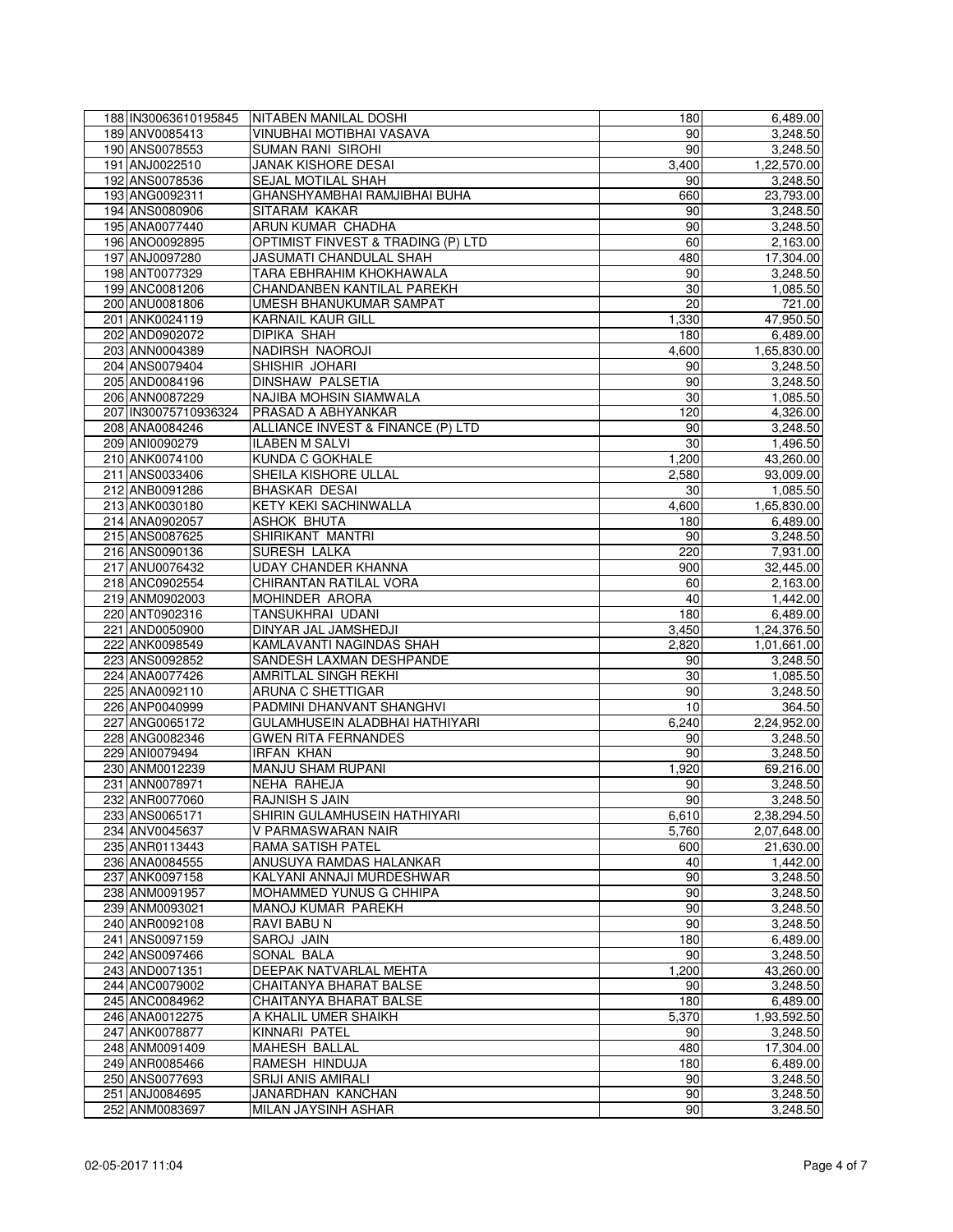| 253 ANJ0013134                   | JAYANTILAL SHINGALA                      | 1,530        | 55,160.50   |
|----------------------------------|------------------------------------------|--------------|-------------|
| 254 ANR0083790                   | REENA GAUTAM BHAGAT                      | 90           | 3.248.50    |
| 255 ANA0079270                   | ANTHONY P MONTEIRO                       | 90           | 3,248.50    |
| 256 ANJ0082838                   | JUGALKISHORE HARKISANDAS MEHTA           | 60           | 2,163.00    |
| 257 ANM0091139                   | MAHINDRA WAMAN NAIK                      | 90           | 3,248.50    |
| 258 ANV0089743                   | <b>VINOD PREMJI FURIA</b>                | 30           | 1,085.50    |
| 259 ANA0092589                   | <b>ASHA K PEDNEKAR</b>                   | 90           | 3,248.50    |
| 260 ANK0084828                   | KESHAV RAMCHANDRA BANDEKAR               | 180          | 6,489.00    |
| 261 ANM0088810                   | MADHUKAR DIGAMBAR PALAV                  | 90           | 3,248.50    |
| 262 ANS0085093                   | SHEKHAR GUDDA SHETTY                     | 90           | 3,248.50    |
| 263 ANN0084869                   | NASRUDDIN SHAIKH                         | 180          | 6,489.00    |
| 264 ANS0063863                   | SADASHIV LAKSHMAN VESVIKAR               | 3,840        | 1,38,432.00 |
| 265 AND0017043                   | DIPAK KHEMACHAND SHAH                    | 1,000        | 36,050.00   |
| 266 ANJ0090376                   | JAVERBEN JETHALAL GANGER                 | 90           | 3,248.50    |
| 267 ANV0084940                   | VILAS SITARAM VAYADANDE                  | 180          | 6,489.00    |
| 268 ANM0024387                   | MARINA D SOUZA                           | 1,530        | 55,160.50   |
| 269 ANG0087660                   | <b>GEORGE JACOB</b>                      | 370          | 13,342.50   |
| 270 ANP0086216                   | PRIYAKANT C PARIKH                       | 90           |             |
| 271 ANP0094384                   | PURNIMA PAL                              | 160          | 3,248.50    |
|                                  |                                          |              | 6,092.00    |
| 272 ANS0079310                   | <b>SALU S VAZ</b>                        | 50           | 1,806.50    |
| 273 ANA0084775                   | <b>ALAHARI V RAO</b>                     | 180          | 6,489.00    |
| 274 ANB0085202                   | <b>BHAU PUTALAJI DEVARE</b>              | 180          | 6,489.00    |
| 275 ANS0084746                   | SHARDH B SINGH                           | 180          | 6,489.00    |
| 276 ANK0060608                   | K CHELLAMMA                              | 960          | 34,608.00   |
| 277 ANL0077079                   | LEONARD GABRIEL ANGELO MASCARENHAS       | 90           | 3,248.50    |
| 278 IN30007910005776             | GOKULDAS R. DESAI                        | 2,400        | 86,520.00   |
| 279 ANE0021426                   | ERMELINDA FURTADO CABRAL                 | 4,600        | 1,65,830.00 |
| 280 ANA0902027                   | <b>ASHOK MIRPURI</b>                     | 180          | 6,489.00    |
| 281 ANP0025416                   | PESI ARDESHIR CHINDHY                    | 3,540        | 1,27,617.00 |
| 282 ANS0074056                   | SULABHA SHRIKRISHNA LELE                 | 1,400        | 50,470.00   |
| 283 ANV0901244                   | <b>VIMAL KAPUR</b>                       | 4,800        | 1,73,040.00 |
| 284 ANR0086815                   | RAMDAS LOTU BHIRUD                       | 90           | 3,248.50    |
| 285 ANP0082721                   | PRAKASH RAMCHANDRA VAHIKAR               | 30           | 1,136.50    |
| 286 ANV0058185                   | <b>VIJAY KASHINATH KULKARNI</b>          | 100          | 5,124.00    |
| 287 ANM0091955                   | MEENA BRIJLAL SHADIJA                    | 90           | 3,248.50    |
| 288 AND0081440                   | DUNDAPPA VIRAPPA SHINDGI                 | 90           | 3,248.50    |
| 289 ANB0024990                   | BABGONDA BALGONDA PATIL                  | 1,080        | 38,934.00   |
| 290 IN30133019178412             | NIRANJAN GAJANAN JOSHI                   | 450          | 16,226.50   |
| 291 ANM0064142                   | MATA NARASIMHA MADHAVAN                  | 240          | 8,652.00    |
| 292 ANA0085245                   | <b>ANAND SRINIVASAN</b>                  | 90           | 3,248.50    |
| 293 ANK0092824                   | KISHIN NARAINDAS DARYANI                 | 40           | 1,442.00    |
| 294 ANN0085249                   | <b>NEERA SEONI</b>                       | 180          | 6,489.00    |
| 295 ANA0025142                   | <b>ABDUL WAHID SHAIKH</b>                | 1,200        | 43,260.00   |
| 296 ANP0025154                   | PARVATI LAXMINARAYAN MUNDADA             | 9,210        | 3,32,024.50 |
| 297 ANS0091984                   | SUREKHA RAMESH CHAUDHARI                 | 30           | 1,085.50    |
|                                  |                                          |              |             |
| 298 AND0000273<br>299 ANP0090037 | DAMODAR CHINTAMAN VANI<br>PUKHRAJ SURANA | 12,850<br>90 | 4,63,246.50 |
|                                  |                                          |              | 3,248.50    |
| 300 ANA0081909<br>301 ANN0107761 | ABDULABHAI FAZLEHUSSAIN TAKSALI          | 60           | 2,163.00    |
|                                  | NAYYAR HUSSEIN LUQMANBHAI                | 10           | 364.50      |
| 302 ANL0086972                   | LAXMIKANT GUPTA                          | 90           | 3,248.50    |
| 303 ANL0087357                   | LAXMICHAND N KSHATRIYA                   | 90           | 3,248.50    |
| 304 ANK0053382                   | KUNDALRAI MOHEKAR                        | 3,840        | 1,38,432.00 |
| 305 ANP0085680                   | PRASUNAMBA REDDY                         | 180          | 6,489.00    |
| 306 ANS0080449                   | SUBHASH NAGIA                            | 90           | 3,248.50    |
| 307 ANM0076901                   | <b>MADAN LAL ANAND</b>                   | 90           | 3,248.50    |
| 308 ANS0094837                   | SUNIL DERIA                              | 90           | 3,248.50    |
| 309 ANV0012829                   | VASUNDHARA DAMLE                         | 1,140        | 41,097.00   |
| 310 ANS0076904                   | SURESH CHANDRA GUPTA                     | 90           | 3,248.50    |
| 311 ANG0089586                   | <b>GEETA TIWARI</b>                      | 70           | 2,527.50    |
| 312 ANA0011689                   | ANJANI DEVI DIDWANIA                     | 1,620        | 58,401.00   |
| 313 ANL0900108                   | LATHA GUMPENI                            | 2,050        | 73,906.50   |
| 314 ANP0003939                   | PURUSHOTTAM BHALCHANDRA DESHMUKH         | 1,690        | 60,928.50   |
| 315 ANB0110255                   | <b>B RAJESH</b>                          | 30           | 1,085.50    |
| 316 ANL0090224                   | <b>LAXMI VYAS</b>                        | 90           | 3,248.50    |
| 317 ANG0110440                   | <b>G KIRAN KUMAR</b>                     | 3,000        | 1,08,150.00 |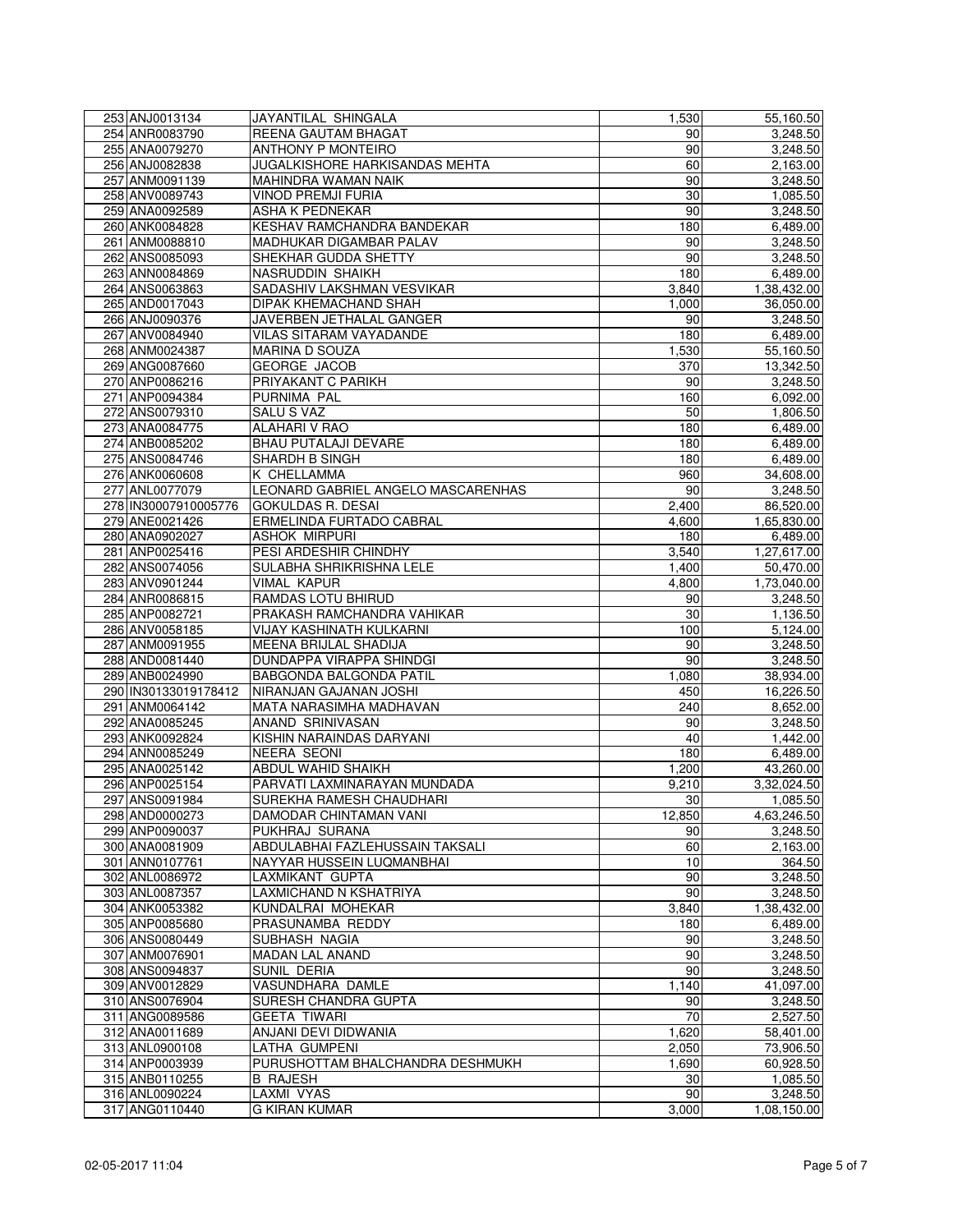| 318 ANA0047439                         | ANIL THAYUMAN                                 | 1,920           | 69,216.00             |
|----------------------------------------|-----------------------------------------------|-----------------|-----------------------|
| 319 ANS0082202                         | SUBRAMANYA SARMA A                            | 90              | 3,248.50              |
| 320 ANR0091949                         | REDDY K R K                                   | 90              | 3,248.50              |
| 321 ANT0027003                         | THIRAPAYYA KANTIPUDI                          | 1,200           | 82,320.00             |
| 322 ANM0076833                         | MOHAMMED HABEEB                               | 90              | 3,248.50              |
| 323 ANN0092308                         | <b>NARSIMHA E</b>                             | 90              | 3,248.50              |
| 324 ANL0085256                         | LAXMI NARAYANA KUMMARI                        | 90              | 3,248.50              |
| 325 ANM0085434                         | MOGULAPPA BHAGILI                             | 90              | 3,248.50              |
| 326 ANS0085419                         | SATTAIAH CHILIVARI                            | 180             | 6,489.00              |
| 327 ANS0082246                         | SARALA DEVI                                   | 90              | 3,248.50              |
| 328 ANN0080279                         | <b>NARASIMHAIAH G</b>                         | 90              | 3,248.50              |
| 329 ANS0082264                         | SEETHAMAHALAKSHMI VALLABHANENI                | 90              | 3,248.50              |
| 330 ANR0077883                         | RAMESH KUMAR GODDANTI                         | 90              | 3,248.50              |
| 331 ANM0089998                         | MADHAVI TELLA                                 | 90              | 3,248.50              |
| 332 ANM0094516                         | MADDI VENKATA SURESH                          | 60              | 2,163.00              |
| 333 ANV0091594                         | VEMURI SREERANGANAYAKULU                      | 90              | 3,248.50              |
| 334 ANS0077865                         | SWARNA KUMARI KATRAGADDA                      | 90              | 3,248.50              |
| 335 ANS0086846                         | SALA SATYA SREE PA                            | 90              | 3,248.50<br>17,304.00 |
| 336 IN30232410728326<br>337 ANL0079573 | <b>LALIT KUMAR SHARMA</b><br>LAXMI PRASAD V J | 480             |                       |
|                                        | SUDARSHAN L MANGALORE                         | 90<br>1,440     | 3,248.50              |
| 338 ANS0058085<br>339 ANR0095112       | <b>RAJESH CK</b>                              | 80              | 51,912.00<br>2,884.00 |
| 340 ANB0050044                         | <b>B B RAMESH BABU</b>                        | 1,920           | 69,216.00             |
| 341 ANK0073490                         | KALAVATI DEVI                                 | 3,450           | 1,24,376.50           |
| 342 ANP0075203                         | POORNIMA NAYAK                                | 3,030           | 1,09,235.50           |
| 343 ANV0092051                         | <b>VIJAYA B</b>                               | 180             | 6,489.00              |
| 344 ANT0902168                         | <b>TONY PHILLIPS</b>                          | 180             | 6,489.00              |
| 345 ANN0086969                         | NARAYAN GIRIYA SHETTY                         | 90              | 3,248.50              |
| 346 ANJ0089082                         | JAYAPRAKASH K                                 | 90              | 3,248.50              |
| 347 IN30214810260403                   | P N T RAJAN                                   | 70              | 24,992.50             |
| 348 ANV0044178                         | V JALARAMAIAH                                 | 5,760           | 2,07,648.00           |
| 349 ANV0085135                         | <b>VENKATARAMAN R</b>                         | 90              | 3,248.50              |
| 350 ANS0007406                         | SRINIVASA DESIKAN K                           | 4,600           | 1,65,830.00           |
| 351 ANS0091896                         | SHARADAMMA                                    | 90              | 3,248.50              |
| 352 ANC0047729                         | CHINMAYA ESTATES (P) LTD                      | 270             | 9,737.50              |
| 353 ANA0079547                         | <b>ABDUL RASHEED T</b>                        | 90              | 3,248.50              |
| 354 ANS0108574                         | SHASHIKALA SHANKAR ACHAR                      | 90              | 3,248.50              |
| 355 ANV0066135                         | VINAYA G NAYAK                                | 750             | 27,041.50             |
| 356 ANS0092244                         | SATHYAVATHI N                                 | 90              | 3,248.50              |
| 357 ANS0008625                         | SUNDERDEVI RANKA                              | 3,160           | 1,13,918.00           |
| 358 ANN0091854                         | NASEEM I KHAN                                 | 90              | 3,248.50              |
| 359 ANK0044092                         | KANJI L SHETH                                 | 10,930          | 3,94,030.50           |
| 360 ANK0083135                         | <b>KANJI L SHETH</b>                          | 90              | 3,248.50              |
| 361 IN30113526168103                   | RAMA H PAREKH                                 | 12,960          | 4,67,208.00           |
| 362 ANV0083384                         | <b>VASANTHITS</b>                             | 90 <sub>l</sub> | 3,248.50              |
| 363 ANP0038753                         | P D KRISHNASWAMY                              | 960             | 34,608.00             |
| 364 ANR0085391                         | RAMANAN SUBRAMANIAN                           | 180             | 6,489.00              |
| 365 ANR0000905                         | RANGIAH DEVENDRA BABU                         | 520             | 18,746.00             |
| 366 IN30131320058946                   | <b>ARUN M S</b>                               | 10              | 364.50                |
| 367 ANR0084616                         | RAMKUMAR RAJA                                 | 40              | 1,442.00              |
| 368 ANR0085417                         | RAJAN MOHAN M                                 | 90              | 3,248.50              |
| 369 ANG0078399                         | <b>GOVINDARAJAN K</b>                         | 90              | 3,248.50              |
| 370 ANR0049834                         | RAGHAVACHARI NARASIMHAN                       | 500             | 21,620.00             |
| 371 ANK0084459                         | KARUNANITHY N                                 | 40              | 1,442.00              |
| 372 ANM0020296                         | MURALIDARAN NALLIAH                           | 90              | 3,248.50              |
| 373 ANN0020292                         | NALLAIAH NADAR MADASAMY                       | 10              | 364.50                |
| 374 ANE0032787                         | E K GOPALAKRISHNAN                            | 1,440           | 51,912.00             |
| 375 IN30044110709646                   | JAYANTHY B                                    | 60              | 2,163.00              |
| 376 ANS0054211                         | S VENKATRAMAN                                 | 8,820           | 3,17,961.00           |
| 377 IN30163740370770                   | <b>MURTHY PKK</b>                             | 180             | 6,489.00              |
| 378 AND0902517                         | DAVID WILLIAMS VAPARAIA                       | 180             | 6,489.00              |
| 379 IN30267930360283                   | SEENU C<br>ANDREW VEDHANAYAGAM                | 10              | 364.50                |
| 380 ANA0057207                         |                                               | 1,200           | 43,260.00             |
| 381 ANC0028461<br>382 IN30039411651239 | CHOKALINGAM SUBBIAH<br>H M VISALAKSHMI        | 1,440           | 51,912.00             |
|                                        |                                               | 60              | 2,163.00              |